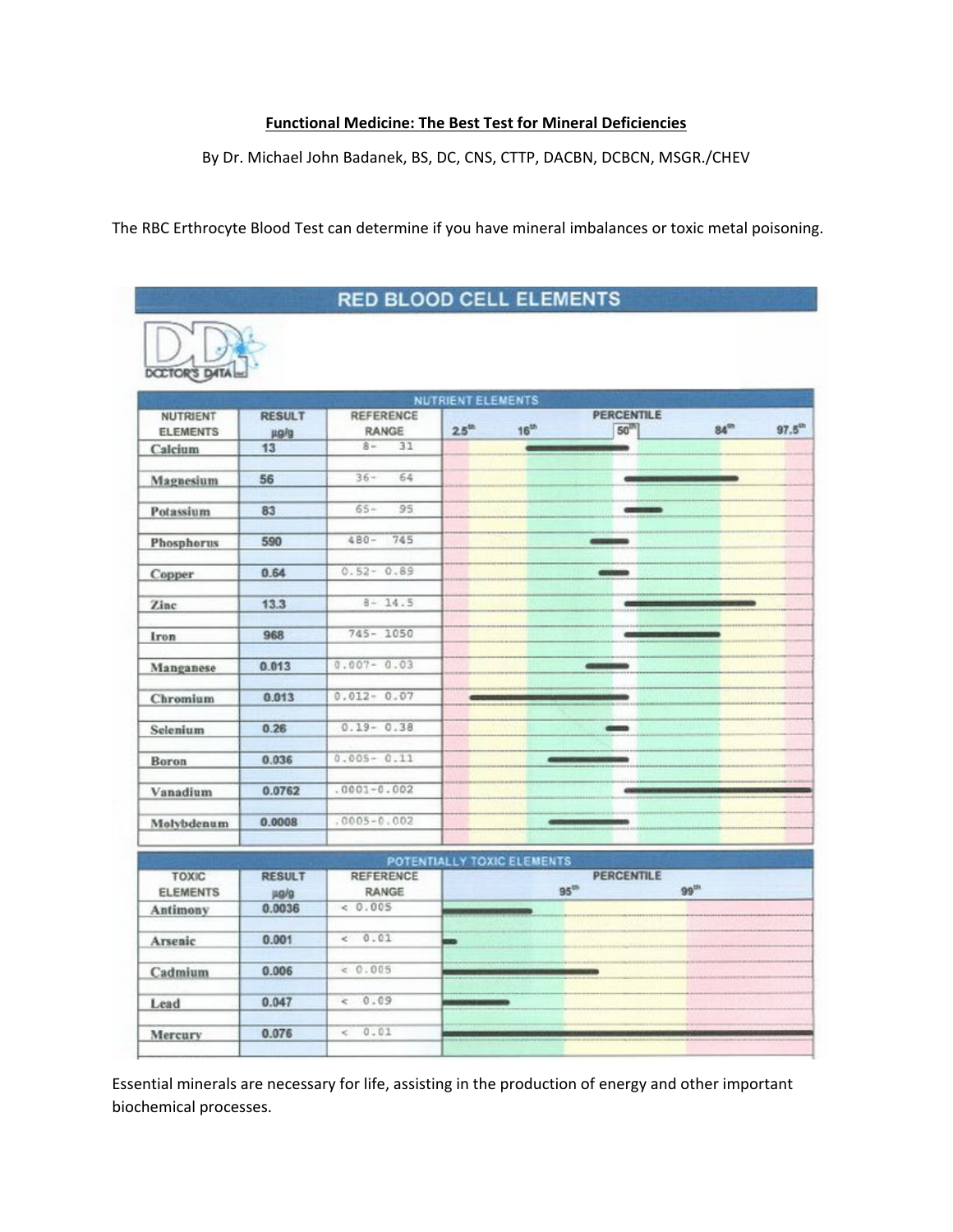Mineral insufficiencies, excesses, or imbalances can lead to illness.

Toxic elements, such as mercury or cadmium, may accumulate in the body due to chronic exposure and may lead to illness at very small amounts.

Some elements, such as lead, mercury, and cadmium, become toxic when too many sneak into the body.

This can lead to chronic symptoms, both physical and mental. These minerals are required for the body's structural tissues and for metabolic functions, particularly enzyme reactions. However, deficiencies or imbalances among elements can lead to problems.

## For Example:

Low zinc is associated with poor wound healing, weight problems, depressed libido, hair loss, and impotence.

Low magnesium is associated with cardiovascular problems, depression, and anxiety.

Low copper is associated with joint pain, elevated cholesterol, anemia, and reduced resistance to infection.

Low manganese is associated with back and joint problems, hypoglycemia, and allergies.

Such imbalances can result from toxins, an improper diet, genetic predisposition, maldigestion or malabsorption of food, some medications, excess stress or an improper balance of nutritional supplements.

Mineral imbalances are linked to: fatigue, headaches, osteoporosis, malnutrition, depression, hypoglycemia, cancer, aggressive behavior, allergies, joint pain, diabetes, digestive disorders, learning disabilities, attention deficit disorder, autism, and hypothyroidism.

Toxic Metals

Toxic metal accumulation is likely in an environment plagued by pollutants.

Toxic metals, normally are present in the body in small amounts. However, they accumulate with excessive or continual exposure or if your body's detoxifying defenses aren't up to par.

These same metals may inhibit enzymes in your body, weaken cell membranes, or impair nutrient delivery, which can lead to illness.

Exposure most commonly occurs through everyday living but may result from an industrial work environment.